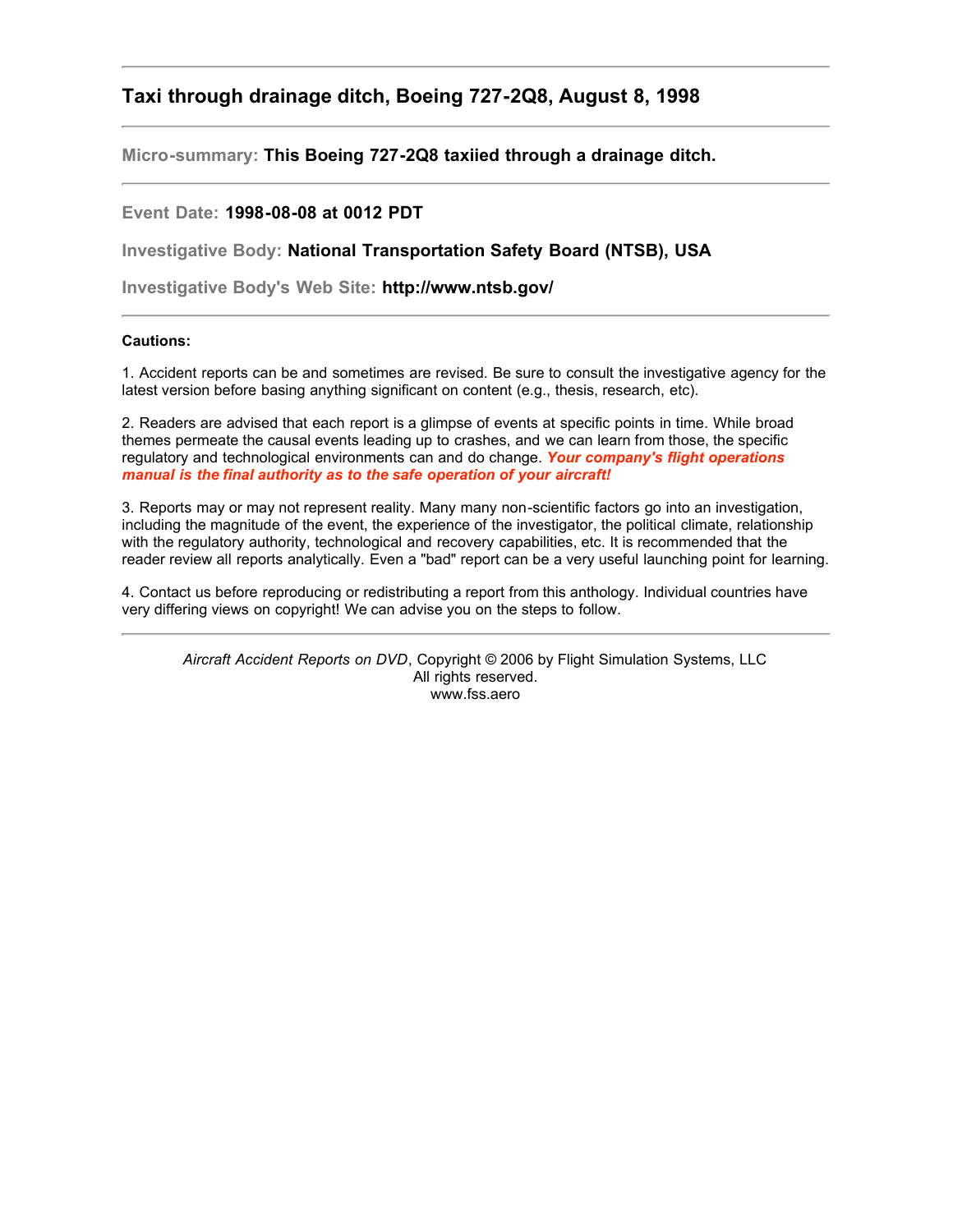| TRANSO<br>NTSB ID: LAX98IA261<br>Aircraft Registration Number: N831L<br>National Transportation Safety Board                                                                                                                                                                                                                                                                                                                                                                                                                                                                                                                                                                                                                                                                                                                                                                                                                                                                                                                                                                                                                                                                                                                                                                                                                                                                                                                                                                                                                                                                              |                                  |  |                                 |                                  |                            |  |          |  |  |
|-------------------------------------------------------------------------------------------------------------------------------------------------------------------------------------------------------------------------------------------------------------------------------------------------------------------------------------------------------------------------------------------------------------------------------------------------------------------------------------------------------------------------------------------------------------------------------------------------------------------------------------------------------------------------------------------------------------------------------------------------------------------------------------------------------------------------------------------------------------------------------------------------------------------------------------------------------------------------------------------------------------------------------------------------------------------------------------------------------------------------------------------------------------------------------------------------------------------------------------------------------------------------------------------------------------------------------------------------------------------------------------------------------------------------------------------------------------------------------------------------------------------------------------------------------------------------------------------|----------------------------------|--|---------------------------------|----------------------------------|----------------------------|--|----------|--|--|
| <b>FACTUAL REPORT</b>                                                                                                                                                                                                                                                                                                                                                                                                                                                                                                                                                                                                                                                                                                                                                                                                                                                                                                                                                                                                                                                                                                                                                                                                                                                                                                                                                                                                                                                                                                                                                                     |                                  |  | Occurrence Date: 08/08/1998     |                                  | Most Critical Injury: None |  |          |  |  |
| AVIATION                                                                                                                                                                                                                                                                                                                                                                                                                                                                                                                                                                                                                                                                                                                                                                                                                                                                                                                                                                                                                                                                                                                                                                                                                                                                                                                                                                                                                                                                                                                                                                                  |                                  |  | Occurrence Type: Incident       |                                  | Investigated By: NTSB      |  |          |  |  |
| Location/Time                                                                                                                                                                                                                                                                                                                                                                                                                                                                                                                                                                                                                                                                                                                                                                                                                                                                                                                                                                                                                                                                                                                                                                                                                                                                                                                                                                                                                                                                                                                                                                             |                                  |  |                                 |                                  |                            |  |          |  |  |
| Nearest City/Place                                                                                                                                                                                                                                                                                                                                                                                                                                                                                                                                                                                                                                                                                                                                                                                                                                                                                                                                                                                                                                                                                                                                                                                                                                                                                                                                                                                                                                                                                                                                                                        | <b>State</b>                     |  | Zip Code                        | Local Time<br>Time Zone          |                            |  |          |  |  |
| <b>LAS VEGAS</b>                                                                                                                                                                                                                                                                                                                                                                                                                                                                                                                                                                                                                                                                                                                                                                                                                                                                                                                                                                                                                                                                                                                                                                                                                                                                                                                                                                                                                                                                                                                                                                          | <b>NV</b>                        |  | 89111                           |                                  |                            |  |          |  |  |
| Airport Proximity: On Airport                                                                                                                                                                                                                                                                                                                                                                                                                                                                                                                                                                                                                                                                                                                                                                                                                                                                                                                                                                                                                                                                                                                                                                                                                                                                                                                                                                                                                                                                                                                                                             |                                  |  | Distance From Landing Facility: |                                  | Direction From Airport:    |  |          |  |  |
| <b>Aircraft Information Summary</b>                                                                                                                                                                                                                                                                                                                                                                                                                                                                                                                                                                                                                                                                                                                                                                                                                                                                                                                                                                                                                                                                                                                                                                                                                                                                                                                                                                                                                                                                                                                                                       |                                  |  |                                 |                                  |                            |  |          |  |  |
| Aircraft Manufacturer                                                                                                                                                                                                                                                                                                                                                                                                                                                                                                                                                                                                                                                                                                                                                                                                                                                                                                                                                                                                                                                                                                                                                                                                                                                                                                                                                                                                                                                                                                                                                                     | Model/Series<br>Type of Aircraft |  |                                 |                                  |                            |  |          |  |  |
| <b>Boeing</b>                                                                                                                                                                                                                                                                                                                                                                                                                                                                                                                                                                                                                                                                                                                                                                                                                                                                                                                                                                                                                                                                                                                                                                                                                                                                                                                                                                                                                                                                                                                                                                             |                                  |  | 727-2Q8                         |                                  |                            |  | Airplane |  |  |
| Sightseeing Flight: No                                                                                                                                                                                                                                                                                                                                                                                                                                                                                                                                                                                                                                                                                                                                                                                                                                                                                                                                                                                                                                                                                                                                                                                                                                                                                                                                                                                                                                                                                                                                                                    |                                  |  |                                 | Air Medical Transport Flight: No |                            |  |          |  |  |
| Narrative                                                                                                                                                                                                                                                                                                                                                                                                                                                                                                                                                                                                                                                                                                                                                                                                                                                                                                                                                                                                                                                                                                                                                                                                                                                                                                                                                                                                                                                                                                                                                                                 |                                  |  |                                 |                                  |                            |  |          |  |  |
| Brief narrative statement of facts, conditions and circumstances pertinent to the accident/incident:<br>HISTORY OF FLIGHT                                                                                                                                                                                                                                                                                                                                                                                                                                                                                                                                                                                                                                                                                                                                                                                                                                                                                                                                                                                                                                                                                                                                                                                                                                                                                                                                                                                                                                                                 |                                  |  |                                 |                                  |                            |  |          |  |  |
| flight reported they were unaware of any damage, continued to taxi, and departed. The flight was<br>conducted under 14 CFR Part 121 as a nonstop regularly scheduled domestic passenger flight destined<br>for Covington/Cincinnati/Northern Kentucky International Airport (CVG), near Cincinnati, Ohio. An<br>IFR flight plan was filed.<br>According to statements from the flight crew, the flight to CVG was normal and landed without<br>incident at the destination. The oncoming flight crew at CVG discovered the damage to the airplane<br>during a preflight walk around. The airplane received scrapes to the No. 1 slat, No. 8 slat, right<br>wing outboard flap track canoe, and, the left and right wing tips. Additional damage included a 5-<br>by 1-inch tear in the right wing skin, scrapes to the trailing edge flaps, and the nosewheel taxi<br>light.<br>Foreign object damage was also noted to the No. 3 engine C1 and C2 fans and the C1 stator<br>and fan exit cases.                                                                                                                                                                                                                                                                                                                                                                                                                                                                                                                                                                                          |                                  |  |                                 |                                  |                            |  |          |  |  |
| On August 12 and 13, 1998, Safety Board investigators and Federal Aviation Administration (FAA)<br>Airworthiness Inspectors from the Las Vegas Flight Standards District Office (FSDO) inspected the<br>ramp area at LAS and the drainage ditch where the incident occurred. Measurements of the<br>800-foot-long ditch revealed it to be approximately 97 feet wide at the middle of the ditch and 4<br>feet deep at the deepest point near the middle. Tire marks consistent with the Boeing 727 airplane<br>were found, which entered the ditch at approximately a 45-degree angle to the longitudinal axis of<br>the ditch and exited out the other side. The slope of the ditch sides at the point where the<br>tracks entered was measured at 15 degrees. Impressions and scrape marks dimensionally consistent<br>with the size and shape of the airplane's wing tips were noted on the edges of the ditch and were<br>measured at 102 feet apart. The distance from the left scrape mark to the left tire tracks was 44<br>feet, and the measurement from the right scrape mark to the right tire tracks was 43 feet. A<br>diagram of the Boeing 727-200 series airplane was located and indicated that the principal<br>dimensions for wingtip to wingtip measurements was 108 feet.<br>The Safety Board Operations Group interviewed the flight deck crewmembers, the three flight<br>attendants and the chief pilot of Delta in Cincinnati on August 24 and 25th, 1998.<br>The captain of the flight stated that he was on the last day of a 4-day sequence in Salt Lake City, |                                  |  |                                 |                                  |                            |  |          |  |  |
| He arrived for duty at 2200. He said that the initial outbound airplane had an engine<br>Utah.<br>problem and that they substituted airplanes due to a mechanical problem. He stated that he and the<br>first officer checked the paperwork, including a Notice to Airmen (NOTAM) which stated, "Caution                                                                                                                                                                                                                                                                                                                                                                                                                                                                                                                                                                                                                                                                                                                                                                                                                                                                                                                                                                                                                                                                                                                                                                                                                                                                                  |                                  |  |                                 |                                  |                            |  |          |  |  |

*FACTUAL REPORT - AVIATION Page 1*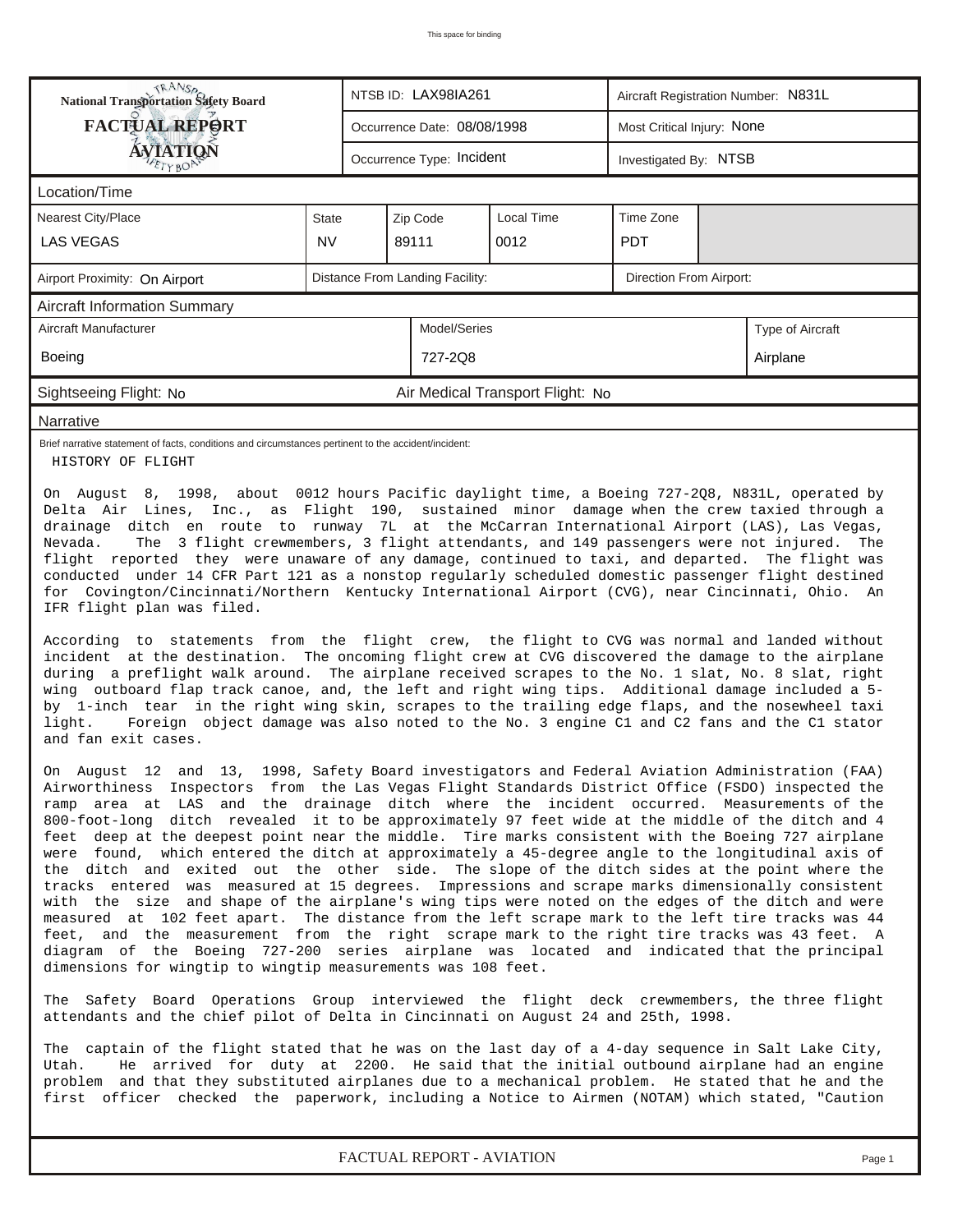| <b>FACTUAL REPORT</b><br>Occurrence Date: 08/08/1998<br>Occurrence Type: Incident | <b>National Transportation Safety Board</b> | NTSB ID: LAX98IA261 |  |
|-----------------------------------------------------------------------------------|---------------------------------------------|---------------------|--|
|                                                                                   |                                             |                     |  |
|                                                                                   |                                             |                     |  |

# *Narrative (Continued)*

new terminal has a ditch located directly from center of terminal that is not easily visible." The captain said the crew discussed the NOTAM and he stated he thought the ditch was two circle shaped areas off the end of Concourse D. None of the flight crew recalled seeing any additional information regarding the ditch other than the NOTAM. The captain said he gave a crew briefing in Salt Lake City, which included instructions to be aware of the poorly marked taxiways in LAS.

The captain stated that they performed a preflight check of the aircraft and pushed back from the gate in Salt Lake City at 2257. The flight from SLC was uneventful and they arrived at LAS at 2314. The captain said they were about 1 hour late out of Salt Lake City, and that they arrived in Las Vegas late. He stated that they were on the ground in Las Vegas "about 45 minutes," and pushed back from the gate about midnight. The captain and the first officer reviewed a complete new set of flight departure paperwork in LAS, which included the NOTAM about the ditch.

The flight was pushed back from the gate at Concourse D. The crew started engine numbers 1 and 2 because the aircraft weighed about 186,000 pounds and the temperature was 97 degrees Fahrenheit. This weight was near the maximum airplane gross weight of 190,000 pounds. The captain said that they accomplished the after-start checklist, then they got taxi clearance to spot 4 from ramp control. Spot 4 was located north of taxiway Charlie (C) between taxiway Charlie 4 (C-4) and taxiway Charlie 3 (C-3). Spot 4 was not depicted on the pilot's airport diagram chart (Jeppesen chart 10-9) or on the McCarran International Airport's airport diagram chart, but was shown on the Delta Airlines Jeppesen chart 10-0B. The captain said he acknowledged to the first officer that he heard the taxi clearance and taxied to spot 4, where he stopped the airplane and the first officer requested taxi clearance from LAS ground control.

The captain said that they originally planned to depart via runway 25R but once they determined that the winds were unfavorable, they asked for a runway change to runway 7L because it was longer and had a greater margin of safety for takeoff. He said that they extended the flaps to the takeoff setting after the first two engines were started and that the after-start checklist was accomplished during taxi and prior to reaching spot 4.

The captain stated that during taxi they had the taxi lights on. During the interview, he was asked if the taxi lights were positioned properly to illuminate the area in front of the airplane, and the captain said that the taxi light was pointing up "slightly." He stated that he didn't think it was important enough to write up for maintenance. The captain said he did not recall seeing any markings or lights on taxiway C. Taxiway C had a painted double yellow line parallel and adjacent to the ditch and a yellow centerline. Taxiway C did not have any centerline lighting or blue taxiway edge lights.

According to the captain, while they were sitting at spot 4, the first officer requested runway 7L. He said that the ground control instructions were to "turn right on Charlie (taxiway C), left on Charlie 5 (taxiway C-5), right on Bravo (taxiway Bravo), and hold short of 19L (runway 19L)." He said that they switched to the airport diagram, (Jeppesen page 10-9), and started to taxi forward to gain momentum for the turn. As he was getting ready to turn the airplane, the ground controller called and stated, "let me make things easier on you . . . after the America West crosses from right to left, turn right on taxiway Bravo (B) and hold short of runway 19L." The captain stopped taxiing the airplane and waited for the America West airplane that was taxiing westbound on taxiway B.

As the captain looked down at the taxiway diagram, he was thinking of spot 4 and confused it with taxiway C4, and proceeded as instructed by ground control to make the right turn on taxiway Bravo. He was asked if he discussed this clearance with anyone else, and he replied, "No." The captain taxied the airplane forward across taxiway C, through the ditch, and made a right turn onto taxiway B. (The distance from spot 4 to the edge of the ditch was subsequently measured at 86 feet.)

The captain said that as he started to taxi ahead and went into the ditch, it felt like a slight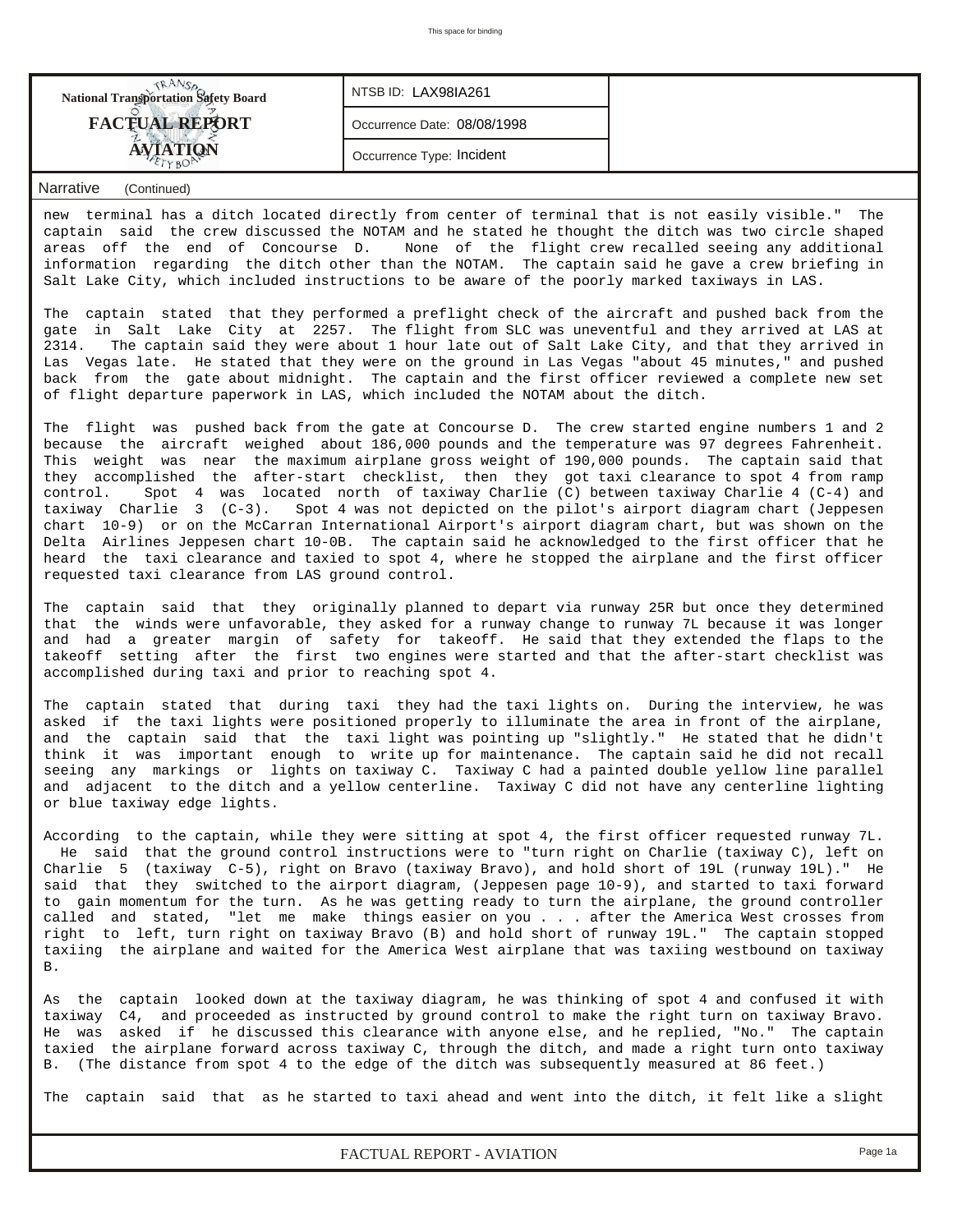| <b>National Transportation Safety Board</b> | NTSB ID: LAX98IA261         |  |
|---------------------------------------------|-----------------------------|--|
| <b>FACTUAL REPORT</b>                       | Occurrence Date: 08/08/1998 |  |
|                                             | Occurrence Type: Incident   |  |
|                                             |                             |  |

# *Narrative (Continued)*

depression in the taxiway. He said he felt the bump and started down the ditch, which allowed the taxi light to illuminate the far side of the ditch. He said all of a sudden, he saw a white surface that he thought was concrete. He thought that it was safer to continue across the depression rather than stomping on the brakes at this point. He indicated that he had been on taxiways rougher than what he had just experienced. He said that he did not know it was a ditch when he entered it and thought it was a drainage depression.

After turning onto taxiway Bravo, the captain said, "What was that? We were at C4." He then stated we were at spot 4 not taxiway "C4." He said we must have crossed right here and pointed to an area between C4 and C3 on the airport taxiway diagram. He indicated that there was a group discussion among the pilots and the consensus was that nobody heard anything, felt anything, or saw any unusual lights.

After the airplane turned onto taxiway Bravo, the A-line flight attendant, who was seated on the forward jumpseat, received an interphone call from a flight attendant in the aft section who asked, "what was that?" The A-line flight attendant then tried to call the cockpit, but did not receive a response. The aft flight attendant called the cockpit and informed the pilots that the passengers were concerned and asked the pilots what had happened. She was told by the flight engineer that they had gone through "a dip in the taxiway" and that they would make an announcement. The second officer made the announcement and said that they had just gone over a dip in the taxiway and that there was nothing to be concerned about.

The captain stated that the number 3 engine was started just before takeoff and the engine start was normal. He reported that the approach and landing in Cincinnati was normal and that all shutdown checklists were performed.

The first officer said he called the ramp tower and was cleared to taxi to spot 4. He stated they held at spot 4 and then called ground control and told them that they were at spot 4. He said that after discussing the winds with the other crewmembers they decided to ask for runway 7L. Ground control said, "Turn right on Charlie, left on Charlie 5, right on Bravo, and hold short of 19L." Just as the captain started to taxi, the ground controller said, "Tell you what. Let me make it easy on you. There is an America West from right to left on Bravo, after he passes turn right on Bravo, hold short of 19L." He said he started to look outside and then rechecked his chart, as did the captain, because it was confusing.

The first officer said they only had the nose taxi lights on. He said he was unsure if he saw any taxiway markings, and that blue edge lights would have helped, but there were none. He saw no double yellow lines, but remembered spot 4 taxi lines. He thought there were taxi lines on taxiway Charlie. After the captain started moving the airplane, the next thing we noticed was the nose dipping and the taxi light had illuminated the ditch. He said, "We all knew it was a ditch. It looked like concrete." He described it as a pretty gentle slope and at the bottom of the ditch he felt something. He said that the sequence of the motion of the airplane was "left went down first then right as we came up." He was asked if the transition was rough and he said, "yes, it felt like a pothole, but it was not terribly bad, rougher than normal." He stated he heard nothing, had no sensation that they struck anything, and didn't feel the wingtips make contact. He said he commented that "Oh, here's the ditch." He stated that once they were out of the ditch they discussed having gone through it. He said that everything appeared ok.

## PERSONNEL INFORMATION

The captain held an airline transport certificate with airplane multiengine land and instrument ratings. His date of hire with Delta Airlines was August 15, 1986, and he was type rated in the Boeing 727 and 737 aircraft. He stated he had approximately 8,000 hours of total flight time; 4,000 hours of pilot-in-command, 2,500 hours of second-in-command, and 1,500 hours of flight engineer time. In the preceding 24 hours and 30 days, the captain estimated he had accrued flight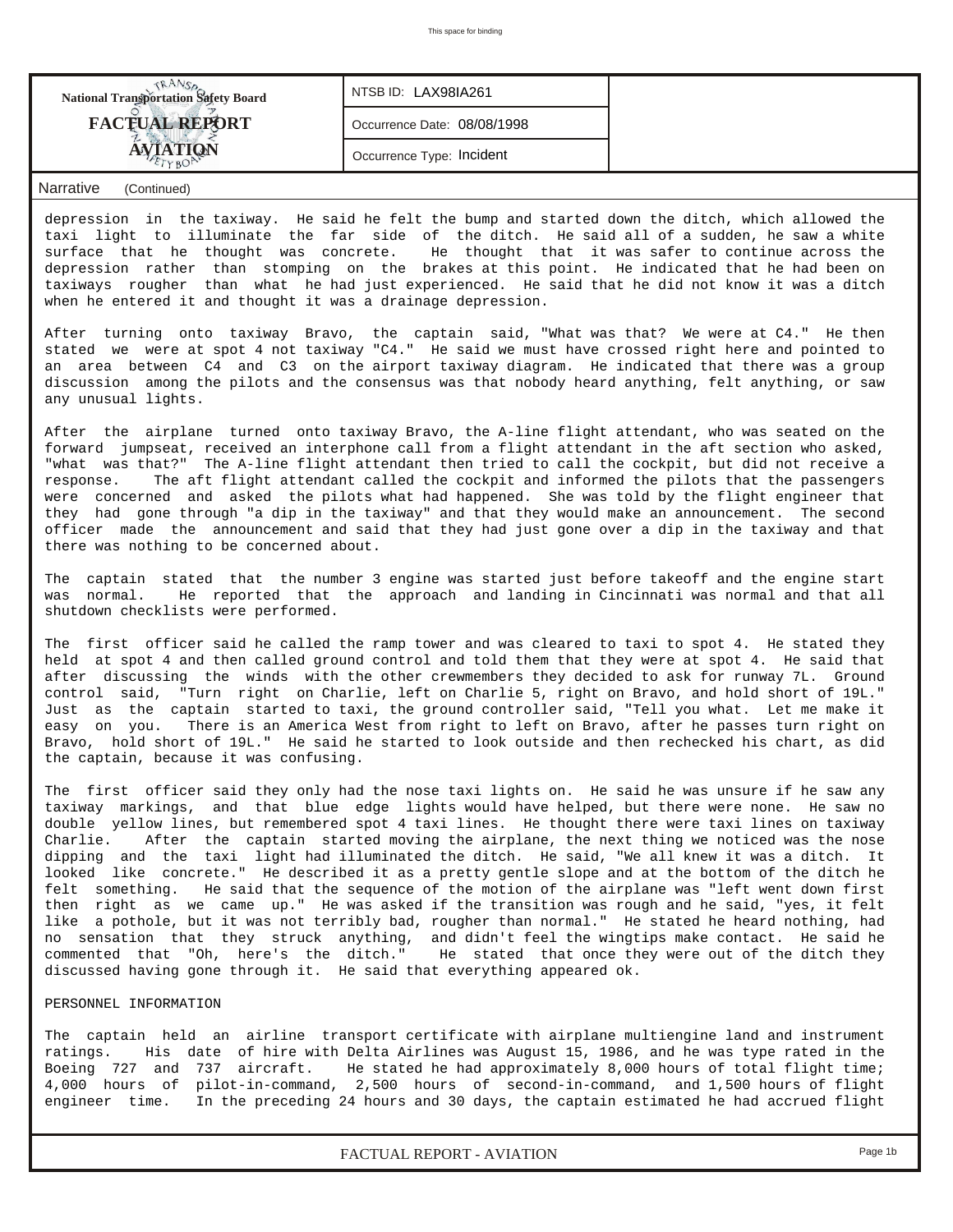| <b>National Transportation Safety Board</b> | NTSB ID: LAX98IA261         |  |
|---------------------------------------------|-----------------------------|--|
| <b>FACTUAL REPORT</b>                       | Occurrence Date: 08/08/1998 |  |
| <b>AVIATION</b>                             | Occurrence Type: Incident   |  |
| Narrative<br>(Continued)                    |                             |  |

time of 13 and 38 hours, respectively.

The captain completed his last recurrent ground training and simulator check in June 1998. He held a first-class medical certificate issued on April 24, 1998, with no limitations or waivers.

The first officer held an airline transport certificate with airplane multiengine land and instrument ratings. His date of hire with Delta Airlines was May 14, 1997. He was type rated in the Lockheed Electra L-188 and a British Aerospace Jetstream 3100. He stated that he had approximately 3,800 hours of total flight time; 1,700 hours of pilot-in-command, 1,800 hours of second-in-command, and 300 hours of flight engineer time. In the preceding 24 hours and 30 days, the first officer estimated he had accrued flight time of 13 and 39 hours, respectively.

The first officer completed his initial check ride with the company on October 24, 1997. He held a first-class medical certificate issued on December 12, 1997, with no limitations or waivers.

The flight engineer held an airline transport certificate with airplane multiengine land and instrument ratings. His date of hire with Delta Airlines was December 31, 1997. He was type rated in the Brazila EMB-120. He stated that he had approximately 7,500 hours of total flight time; 2,500 hours of pilot-in-command, and 200 hours of flight engineer time. He estimated that he had accumulated 13 hours in the proceeding 24 hours and 43 hours of flight time in the preceding 30 days.

He completed his initial check ride with the company in March 1998. The flight engineer held a first-class medical certificate issued on December 12, 1997, with no limitations or waivers.

#### AIR TRAFFIC CONTROL

Transcripts of the recorded air-to-ground communications at the Las Vegas Air Traffic Control Tower were reviewed. At 0008, Delta Flight 190 (referred to in the FAA transcript of conversation as DAL 190) called ground control east and said they were at spot 4 with "whiskey," (Automatic Terminal Information Service) ready to taxi. The ground controller instructed DAL 190 to taxi to runway 25 right. DAL 190 asked for the wind and was told that it was 130 degrees at 5 knots. DAL 190 told the controller that was too much of a tail wind and the ground controller asked them for their request.

At 0011, DAL 190 requested runway 7 left for departure due to the winds and their takeoff weight. A review of the ATC tape revealed that ground control cleared DAL 190 to "Runway 7 Left via Charlie, turn left at Charlie 5 to Bravo, Bravo hold short of Runway 19 Left." Shortly thereafter, ground control called DAL 190 and advised "DAL hold there and wait for America West to go right to left. Make a right turn on Bravo . . . it will make it easier." DAL 190 acknowledged the instructions and said, "ok, that sounds good. We'll wait for them and make a right turn on Bravo and hold short of 19L."

#### METEOROLOGICAL INFORMATION

The 2356 METAR reported in part: 1,300 feet broken; 10 statute miles visibility; scattered clouds at 20,000 feet; temperature 92 degrees Fahrenheit; dew point 55 degrees Fahrenheit; altimeter 29.85 inHg; and winds 180 degrees at 11 knots.

#### DISPATCH RELEASE INFORMATION

The original dispatch release for DAL 190 was obtained and reviewed. The only reference to the ditch area that the aircraft taxied through was a caution note which read, "new terminal has a ditch located directly from center of terminal that is not easily visible."

*FACTUAL REPORT - AVIATION Page 1c*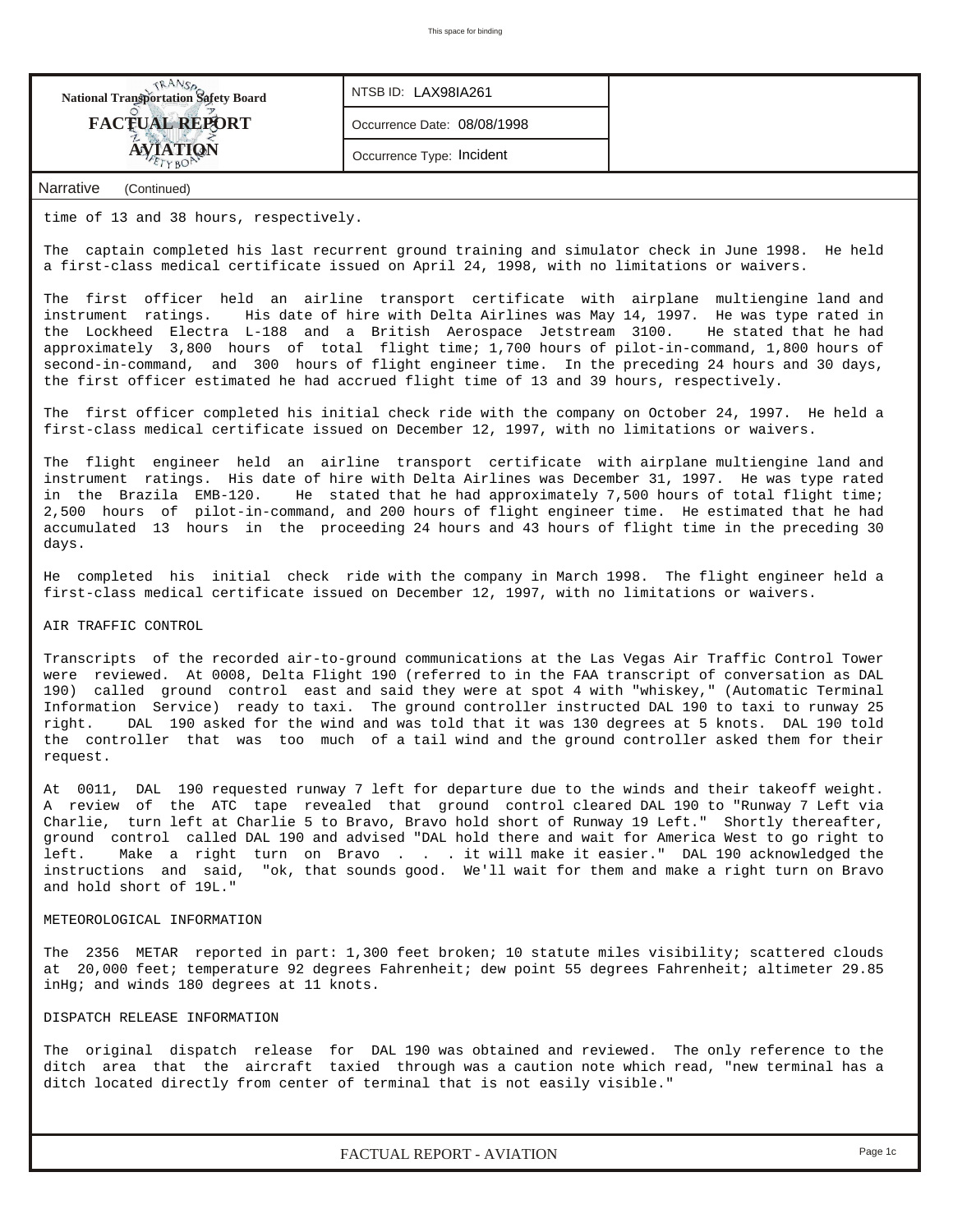| <b>National Transportation Safety Board</b> | NTSB ID: LAX98IA261         |  |
|---------------------------------------------|-----------------------------|--|
| <b>FACTUAL REPORT</b>                       | Occurrence Date: 08/08/1998 |  |
|                                             | Occurrence Type: Incident   |  |
|                                             |                             |  |

### *Narrative (Continued)*

The captain stated during his interview with Safety Board investigators that he received completely new paperwork in Salt Lake City. He stated that he read the notice about the ditch in the NOTAMS and that the crew discussed them prior to their flight. He said at the time he thought the ditch was the two circle shaped dirt areas of the end of the two wings of the "D" concourse. He mentioned that he had flown into LAS the week before. He stated that the ditch was discussed during the approach briefing into Las Vegas. He mentioned that he had pointed out the two ditches on the taxi chart located directly out from the concourses on the "D" terminal which he thought were referenced in the NOTAM.

The first officer stated that he had also reviewed the NOTAM paperwork and had seen the information regarding the ditch at Las Vegas. He said that he was trying to locate the ditch during the taxi into the gate after they arrived in Las Vegas. He stated that during the briefing in Salt Lake City, the captain had briefed the crew about how bad the taxiway markings were in Las Vegas and had requested that the crew back him up.

The second officer stated that he had made sure that all the correct paperwork was present for the flight. He said he was aware of the NOTAM, which made reference to a ditch across from the terminal.

#### AIRPORT INFORMATION

According to the manager of airport operations, the new "D" terminal had been open since June 23, 1998. The new layout of the terminal, ramp area, and Jeppesen approach charts were made available to the signature carriers at McCarren airport. According to staff at airport operations, there was a ATA operations subcommittee meeting held in late May 1998, where the airport went through the procedures of how to transition from ramp control to tower control.

At the time of the incident, the infield area was not lit or marked by other means to help illuminate the ditch areas between the taxiway and runway areas.

#### ADDITIONAL INFORMATION

On July 10, 1998, a Midwest Express Airline also taxied through the ditch in the same area as the Delta Airlines airplane. The Director of Safety and Regulatory Compliance with Midwest Express stated that there was inadequate lighting of the drainage area between taxiway "C" and "B". He stated that at night, the drainage area appears to be the continuation of the dark pavement. According to the Las Vegas FSDO, the DC-9 sustained minor aircraft damage. The airplane taxied south from gate D-14, crossed taxiway Charlie, and entered into the ditch.

Since these two incidents, plastic reflective delineator's have been placed around the edge of the drainage ditch. The airport placed 4-foot-high conduit with the reflective tape along the edge of the pavement to distinguish between the paved and nonpaved areas. Airside operations staff informed Safety Board investigators that the reflective delineators were installed during the month of August 1998. Sketches of the area where the reflectors were installed, as well as actual photographs of the area as provided by McCarran International Airport Airside Operations are appended to this report.

The Safety Board did not elect to take custody of the airplane.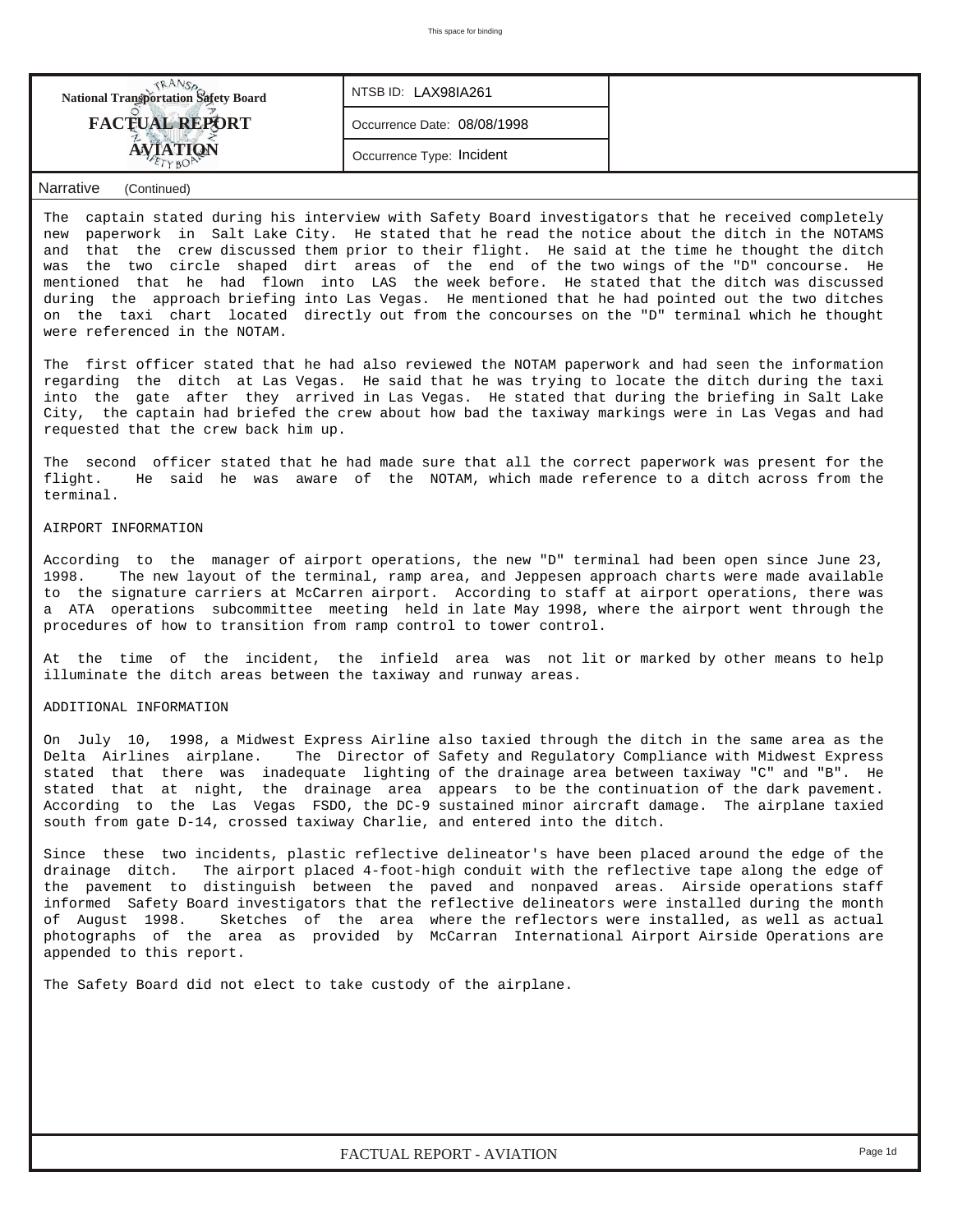| <b>National Transportation Safety Board</b>                                      |                                                          |                                                              | NTSB ID: LAX98IA261                                                     |                             |  |  |                    |                           |          |                      |              |
|----------------------------------------------------------------------------------|----------------------------------------------------------|--------------------------------------------------------------|-------------------------------------------------------------------------|-----------------------------|--|--|--------------------|---------------------------|----------|----------------------|--------------|
| <b>FACTUAL REPORT</b>                                                            |                                                          |                                                              |                                                                         | Occurrence Date: 08/08/1998 |  |  |                    |                           |          |                      |              |
| <b>AVIATION</b>                                                                  |                                                          |                                                              | Occurrence Type: Incident                                               |                             |  |  |                    |                           |          |                      |              |
| Landing Facility/Approach Information                                            |                                                          |                                                              |                                                                         |                             |  |  |                    |                           |          |                      |              |
| <b>Airport Name</b>                                                              |                                                          |                                                              | Runway Used<br>Airport ID:<br>Runway Length<br><b>Airport Elevation</b> |                             |  |  |                    |                           |          |                      | Runway Width |
| MCCARRAN INTERNATIONAL                                                           |                                                          |                                                              | <b>KLAS</b>                                                             | 2179 Ft. MSL<br>7L<br>14505 |  |  |                    |                           |          |                      | 150          |
| Runway Surface Type: Asphalt                                                     |                                                          |                                                              |                                                                         |                             |  |  |                    |                           |          |                      |              |
| Runway Surface Condition: Dry                                                    |                                                          |                                                              |                                                                         |                             |  |  |                    |                           |          |                      |              |
| Type Instrument Approach: NONE                                                   |                                                          |                                                              |                                                                         |                             |  |  |                    |                           |          |                      |              |
| VFR Approach/Landing: None                                                       |                                                          |                                                              |                                                                         |                             |  |  |                    |                           |          |                      |              |
| Aircraft Information                                                             |                                                          |                                                              |                                                                         |                             |  |  |                    |                           |          |                      |              |
| Aircraft Manufacturer<br><b>Boeing</b>                                           |                                                          |                                                              | Model/Series<br>727-2Q8                                                 |                             |  |  |                    |                           | 21826    | <b>Serial Number</b> |              |
| Airworthiness Certificate(s): Transport                                          |                                                          |                                                              |                                                                         |                             |  |  |                    |                           |          |                      |              |
| Landing Gear Type: Retractable - Tricycle                                        |                                                          |                                                              |                                                                         |                             |  |  |                    |                           |          |                      |              |
| Homebuilt Aircraft? No                                                           | Certified Max Gross Wt.<br>Number of Seats: 152          |                                                              |                                                                         |                             |  |  |                    | 184200 LBS                |          | Number of Engines: 3 |              |
| Engine Type:<br>Turbo Fan                                                        | Engine Manufacturer:<br>Model/Series:<br>P&W<br>JT8D-15A |                                                              |                                                                         |                             |  |  |                    | Rated Power:<br>15500 LBS |          |                      |              |
| - Aircraft Inspection Information                                                |                                                          |                                                              |                                                                         |                             |  |  |                    |                           |          |                      |              |
| Type of Last Inspection                                                          |                                                          |                                                              | Date of Last Inspection<br>Time Since Last Inspection                   |                             |  |  |                    |                           |          | Airframe Total Time  |              |
| <b>Continuous Airworthiness</b>                                                  |                                                          |                                                              | 08/1998                                                                 |                             |  |  | 16 Hours           |                           |          | 57314 Hours          |              |
| - Emergency Locator Transmitter (ELT) Information                                |                                                          |                                                              |                                                                         |                             |  |  |                    |                           |          |                      |              |
| ELT Installed?                                                                   |                                                          | <b>ELT Operated?</b><br>ELT Aided in Locating Accident Site? |                                                                         |                             |  |  |                    |                           |          |                      |              |
| Owner/Operator Information                                                       |                                                          |                                                              |                                                                         |                             |  |  |                    |                           |          |                      |              |
| Registered Aircraft Owner                                                        |                                                          |                                                              | <b>Street Address</b>                                                   | 3655 TORRANCE BLVD.         |  |  |                    |                           |          |                      |              |
| <b>IAI-I INC.</b>                                                                | City                                                     |                                                              |                                                                         |                             |  |  |                    | <b>State</b>              | Zip Code |                      |              |
|                                                                                  | <b>TORRANCE</b><br>CA<br>90503<br><b>Street Address</b>  |                                                              |                                                                         |                             |  |  |                    |                           |          |                      |              |
| Operator of Aircraft                                                             |                                                          |                                                              |                                                                         | 1020 DELTA BLVD.            |  |  |                    |                           |          |                      |              |
| <b>DELTA AIRLINES INC.</b>                                                       | City<br><b>ATLANTA</b>                                   |                                                              |                                                                         |                             |  |  | <b>State</b><br>GA | Zip Code<br>30320         |          |                      |              |
| Operator Designator Code: DALA<br>Operator Does Business As: DELTA AIRLINES INC. |                                                          |                                                              |                                                                         |                             |  |  |                    |                           |          |                      |              |
| - Type of U.S. Certificate(s) Held:                                              |                                                          |                                                              |                                                                         |                             |  |  |                    |                           |          |                      |              |
| Air Carrier Operating Certificate(s): Flag Carrier/Domestic                      |                                                          |                                                              |                                                                         |                             |  |  |                    |                           |          |                      |              |
| Operating Certificate:<br>Operator Certificate:                                  |                                                          |                                                              |                                                                         |                             |  |  |                    |                           |          |                      |              |
| Regulation Flight Conducted Under: Part 121: Air Carrier                         |                                                          |                                                              |                                                                         |                             |  |  |                    |                           |          |                      |              |
| Type of Flight Operation Conducted: Scheduled; Domestic; Passenger Only          |                                                          |                                                              |                                                                         |                             |  |  |                    |                           |          |                      |              |
|                                                                                  |                                                          |                                                              |                                                                         | FACTUAL REPORT - AVIATION   |  |  |                    |                           |          |                      | Page 2       |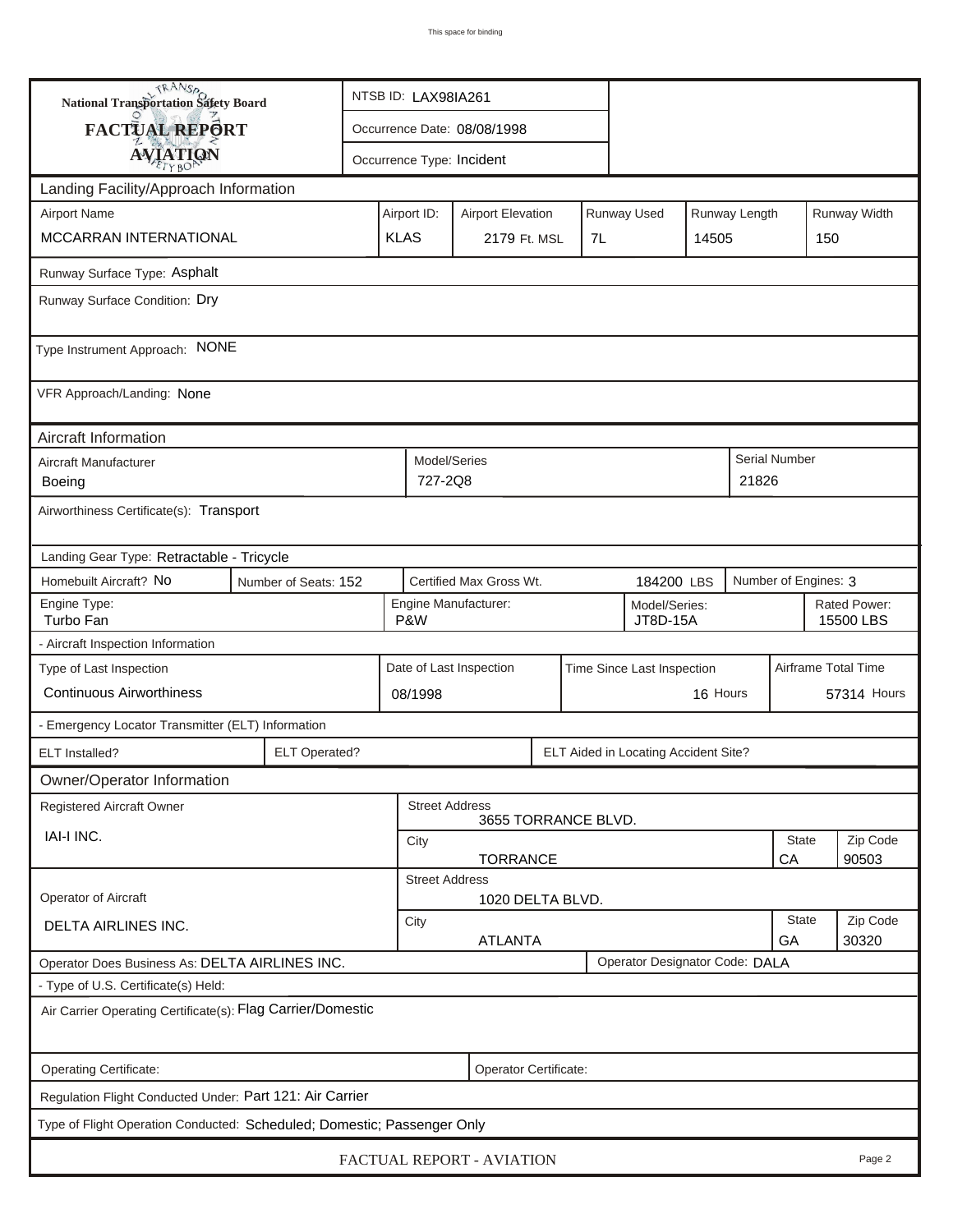| <b>National Transportation Safety Board</b><br>NTSB ID: LAX98IA261 |                                                             |         |                        |                                                      |                             |                  |                               |        |                                        |           |                             |  |                                    |                     |
|--------------------------------------------------------------------|-------------------------------------------------------------|---------|------------------------|------------------------------------------------------|-----------------------------|------------------|-------------------------------|--------|----------------------------------------|-----------|-----------------------------|--|------------------------------------|---------------------|
|                                                                    | <b>FACTUAL REPORT</b>                                       |         |                        |                                                      | Occurrence Date: 08/08/1998 |                  |                               |        |                                        |           |                             |  |                                    |                     |
|                                                                    |                                                             |         |                        |                                                      |                             |                  |                               |        |                                        |           |                             |  |                                    |                     |
|                                                                    | <b>AVIATION</b>                                             |         |                        |                                                      | Occurrence Type: Incident   |                  |                               |        |                                        |           |                             |  |                                    |                     |
|                                                                    | <b>First Pilot Information</b>                              |         |                        |                                                      |                             |                  |                               |        |                                        |           |                             |  |                                    |                     |
| Name                                                               |                                                             |         |                        |                                                      |                             | City             | <b>State</b><br>Date of Birth |        |                                        |           |                             |  |                                    | Age                 |
| On File                                                            |                                                             |         |                        |                                                      |                             | On File          |                               |        |                                        |           | On File                     |  | On File                            | 43                  |
| Sex: M                                                             | Seat Occupied: Left                                         |         |                        | Principal Profession: Civilian Pilot                 |                             |                  |                               |        |                                        |           | Certificate Number: On File |  |                                    |                     |
| Airline Transport<br>Certificate(s):                               |                                                             |         |                        |                                                      |                             |                  |                               |        |                                        |           |                             |  |                                    |                     |
| Airplane Rating(s):<br>Multi-engine Land                           |                                                             |         |                        |                                                      |                             |                  |                               |        |                                        |           |                             |  |                                    |                     |
| Rotorcraft/Glider/LTA: None                                        |                                                             |         |                        |                                                      |                             |                  |                               |        |                                        |           |                             |  |                                    |                     |
| Instrument Rating(s): Airplane                                     |                                                             |         |                        |                                                      |                             |                  |                               |        |                                        |           |                             |  |                                    |                     |
| None<br>Instructor Rating(s):                                      |                                                             |         |                        |                                                      |                             |                  |                               |        |                                        |           |                             |  |                                    |                     |
|                                                                    | Type Rating/Endorsement for Accident/Incident Aircraft? Yes |         |                        |                                                      |                             |                  |                               |        | <b>Current Biennial Flight Review?</b> |           |                             |  |                                    |                     |
|                                                                    | Medical Cert.: Class 1                                      |         |                        | Medical Cert. Status: Valid Medical--no waivers/lim. |                             |                  |                               |        |                                        |           |                             |  | Date of Last Medical Exam: 04/1998 |                     |
|                                                                    |                                                             |         |                        |                                                      |                             |                  |                               |        |                                        |           |                             |  |                                    |                     |
|                                                                    | <b>Flight Time Matrix</b>                                   | All A/C | This Make<br>and Model | Airplane<br>Single Engine                            | Airplane<br>Mult-Engine     | Night            |                               | Actual | Instrument                             | Simulated | Rotorcraft                  |  | Glider                             | Lighter<br>Than Air |
| <b>Total Time</b>                                                  |                                                             | 8100    | 6000                   |                                                      |                             |                  |                               |        |                                        |           |                             |  |                                    |                     |
|                                                                    | Pilot In Command(PIC)                                       | 4000    |                        |                                                      |                             |                  |                               |        |                                        |           |                             |  |                                    |                     |
| Instructor                                                         |                                                             |         |                        |                                                      |                             |                  |                               |        |                                        |           |                             |  |                                    |                     |
| Last 90 Days                                                       |                                                             | 58      | 58                     |                                                      |                             |                  |                               |        |                                        |           |                             |  |                                    |                     |
| Last 30 Days                                                       |                                                             | 38      | 38                     |                                                      |                             |                  |                               |        |                                        |           |                             |  |                                    |                     |
| Last 24 Hours                                                      |                                                             | 13      | 13                     |                                                      |                             |                  |                               |        |                                        |           |                             |  |                                    |                     |
| Seatbelt Used? Yes<br>Shoulder Harness Used? Yes                   |                                                             |         |                        |                                                      |                             |                  |                               |        | Toxicology Performed? Yes              |           |                             |  | Second Pilot? Yes                  |                     |
|                                                                    |                                                             |         |                        |                                                      |                             |                  |                               |        |                                        |           |                             |  |                                    |                     |
|                                                                    | Flight Plan/Itinerary                                       |         |                        |                                                      |                             |                  |                               |        |                                        |           |                             |  |                                    |                     |
|                                                                    | Type of Flight Plan Filed: IFR                              |         |                        |                                                      |                             |                  |                               |        |                                        |           |                             |  |                                    |                     |
| Departure Point                                                    |                                                             |         |                        |                                                      |                             |                  | <b>State</b>                  |        | Airport Identifier                     |           |                             |  | Departure Time                     | Time Zone           |
| Same as Accident/Incident Location                                 |                                                             |         |                        |                                                      |                             |                  |                               |        |                                        |           | 0012                        |  | <b>PDT</b>                         |                     |
| Destination                                                        |                                                             |         |                        |                                                      |                             |                  | State                         |        | Airport Identifier                     |           |                             |  |                                    |                     |
| <b>CINCINNATI</b>                                                  |                                                             |         |                        |                                                      |                             | <b>CVG</b><br>OH |                               |        |                                        |           |                             |  |                                    |                     |
| Type of Clearance: IFR                                             |                                                             |         |                        |                                                      |                             |                  |                               |        |                                        |           |                             |  |                                    |                     |
| Type of Airspace:                                                  | Class B                                                     |         |                        |                                                      |                             |                  |                               |        |                                        |           |                             |  |                                    |                     |
|                                                                    | Weather Information                                         |         |                        |                                                      |                             |                  |                               |        |                                        |           |                             |  |                                    |                     |
| Source of Briefing:                                                | Company                                                     |         |                        |                                                      |                             |                  |                               |        |                                        |           |                             |  |                                    |                     |
| Method of Briefing:                                                |                                                             |         |                        |                                                      |                             |                  |                               |        |                                        |           |                             |  |                                    |                     |
|                                                                    |                                                             |         |                        | FACTUAL REPORT - AVIATION                            |                             |                  |                               |        |                                        |           |                             |  |                                    | Page 3              |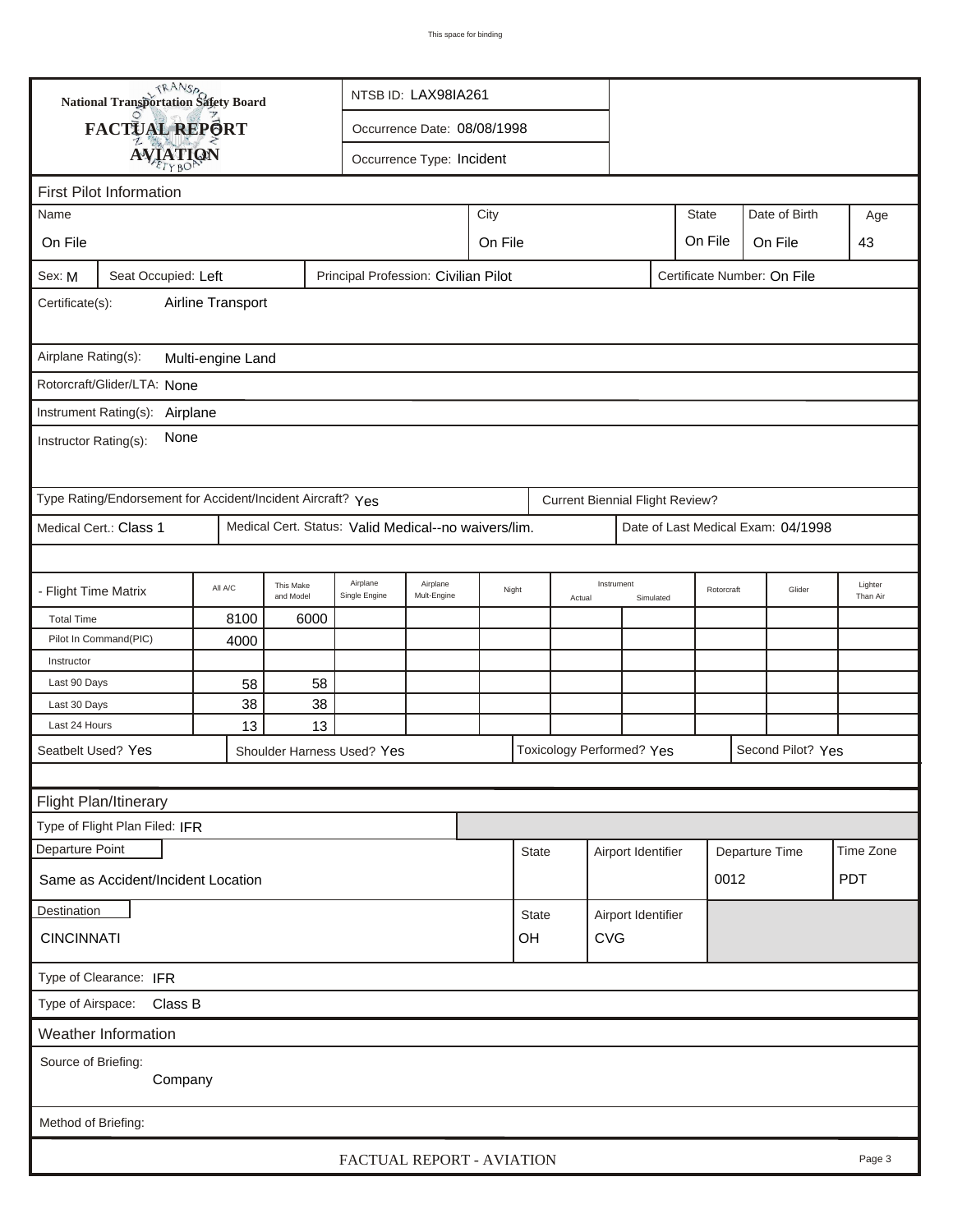|                                                                          | <b>National Transportation Safety Board</b> |                  |                | NTSB ID: LAX98IA261         |                           |                                                       |      |           |  |                                |               |        |  |
|--------------------------------------------------------------------------|---------------------------------------------|------------------|----------------|-----------------------------|---------------------------|-------------------------------------------------------|------|-----------|--|--------------------------------|---------------|--------|--|
|                                                                          | FACTUAL REPORT                              |                  |                | Occurrence Date: 08/08/1998 |                           |                                                       |      |           |  |                                |               |        |  |
|                                                                          | <b>AVIATION</b>                             |                  |                | Occurrence Type: Incident   |                           |                                                       |      |           |  |                                |               |        |  |
|                                                                          |                                             |                  |                |                             |                           |                                                       |      |           |  |                                |               |        |  |
| WOF ID                                                                   | Weather Information                         |                  |                |                             |                           |                                                       |      |           |  |                                |               |        |  |
|                                                                          | <b>Observation Time</b>                     | Time Zone        |                | <b>WOF Elevation</b>        |                           | WOF Distance From Accident Site                       |      |           |  | Direction From Accident Site   |               |        |  |
| LAS                                                                      | 0056                                        | <b>PDT</b>       |                | 2179 Ft. MSL                |                           |                                                       |      | 1 NM      |  |                                | 360 Deg. Mag. |        |  |
|                                                                          | Sky/Lowest Cloud Condition: Clear           |                  |                |                             |                           | 0 Ft. AGL                                             |      |           |  | Condition of Light: Night/Dark |               |        |  |
|                                                                          | Lowest Ceiling: Broken                      |                  |                | 12000 Ft. AGL               | Visibility:               |                                                       | $10$ | <b>SM</b> |  | Altimeter:                     | 29.00         | "Hg    |  |
| Temperature:                                                             | 33 °C                                       | Dew Point:       |                | 13 °C                       | Wind Direction: 180       |                                                       |      |           |  | Density Altitude:              |               | Ft.    |  |
| Wind Speed: 11                                                           |                                             | Gusts:           |                |                             |                           | Weather Condtions at Accident Site: Visual Conditions |      |           |  |                                |               |        |  |
| Visibility (RVR):                                                        | 0<br>Ft.                                    | Visibility (RVV) |                | $\pmb{0}$<br><b>SM</b>      |                           | Intensity of Precipitation: Unknown                   |      |           |  |                                |               |        |  |
|                                                                          | Restrictions to Visibility: None            |                  |                |                             |                           |                                                       |      |           |  |                                |               |        |  |
|                                                                          |                                             |                  |                |                             |                           |                                                       |      |           |  |                                |               |        |  |
|                                                                          | None<br>Type of Precipitation:              |                  |                |                             |                           |                                                       |      |           |  |                                |               |        |  |
|                                                                          |                                             |                  |                |                             |                           |                                                       |      |           |  |                                |               |        |  |
|                                                                          | <b>Accident Information</b>                 |                  |                |                             |                           |                                                       |      |           |  |                                |               |        |  |
|                                                                          |                                             |                  |                |                             |                           |                                                       |      |           |  |                                |               |        |  |
| Aircraft Damage: Minor<br>Aircraft Fire: None<br>Aircraft Explosion None |                                             |                  |                |                             |                           |                                                       |      |           |  |                                |               |        |  |
|                                                                          | Classification: U.S. Registered/U.S. Soil   |                  |                |                             |                           |                                                       |      |           |  |                                |               |        |  |
|                                                                          | - Injury Summary Matrix                     | Fatal            | Serious        | Minor                       | None                      | <b>TOTAL</b>                                          |      |           |  |                                |               |        |  |
| <b>First Pilot</b><br>Second Pilot                                       |                                             |                  |                |                             | 1                         |                                                       |      |           |  |                                |               |        |  |
| <b>Student Pilot</b>                                                     |                                             |                  |                |                             | 1                         |                                                       |      |           |  |                                |               |        |  |
|                                                                          | Flight Instructor                           |                  |                |                             |                           |                                                       |      |           |  |                                |               |        |  |
| <b>Check Pilot</b>                                                       |                                             |                  |                |                             |                           |                                                       |      |           |  |                                |               |        |  |
|                                                                          | <b>Flight Engineer</b>                      |                  |                |                             |                           |                                                       |      |           |  |                                |               |        |  |
|                                                                          | Cabin Attendants                            |                  |                |                             |                           |                                                       |      |           |  |                                |               |        |  |
| Other Crew                                                               |                                             |                  |                |                             | $\overline{3}$            | 3                                                     |      |           |  |                                |               |        |  |
| Passengers                                                               |                                             |                  |                |                             | 149                       | 149                                                   |      |           |  |                                |               |        |  |
|                                                                          | - TOTAL ABOARD -                            |                  |                |                             | 155                       | 155                                                   |      |           |  |                                |               |        |  |
| Other Ground                                                             |                                             | 0                | 0              | 0                           |                           | 0                                                     |      |           |  |                                |               |        |  |
|                                                                          | - GRAND TOTAL -                             | $\mathbf 0$      | $\overline{0}$ | $\mathbf 0$<br>155<br>155   |                           |                                                       |      |           |  |                                |               |        |  |
|                                                                          |                                             |                  |                |                             |                           |                                                       |      |           |  |                                |               |        |  |
|                                                                          |                                             |                  |                |                             | FACTUAL REPORT - AVIATION |                                                       |      |           |  |                                |               | Page 4 |  |